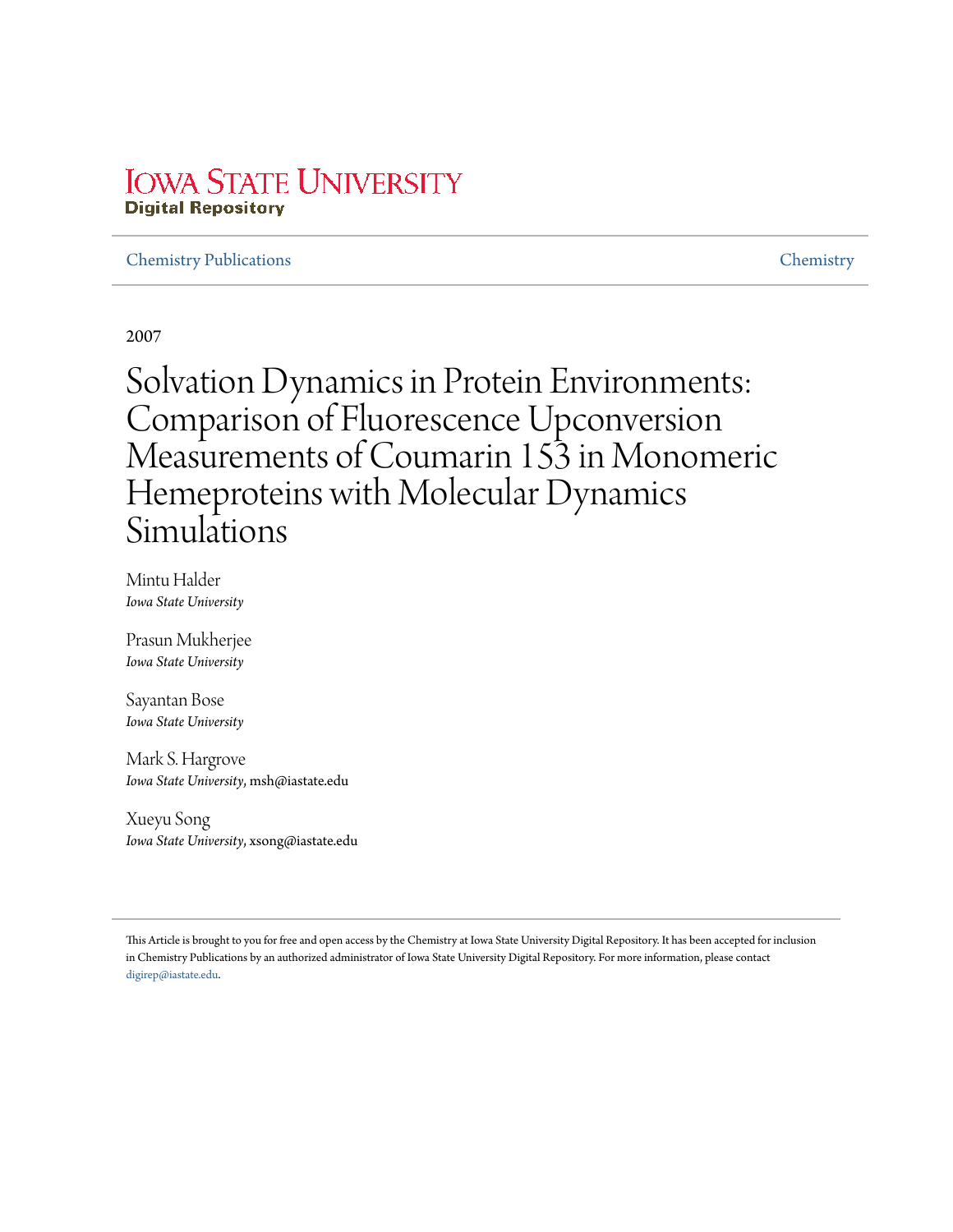*See next page for additional authors*

Follow this and additional works at: http://lib.dr.iastate.edu/chem\_pubs Part of the Biochemistry, Biophysics, and Structural Biology Commons, and the Chemistry **Commons** 

The complete bibliographic information for this item can be found at http://lib.dr.iastate.edu/ chem\_pubs/883. For information on how to cite this item, please visit http://lib.dr.iastate.edu/ howtocite.html.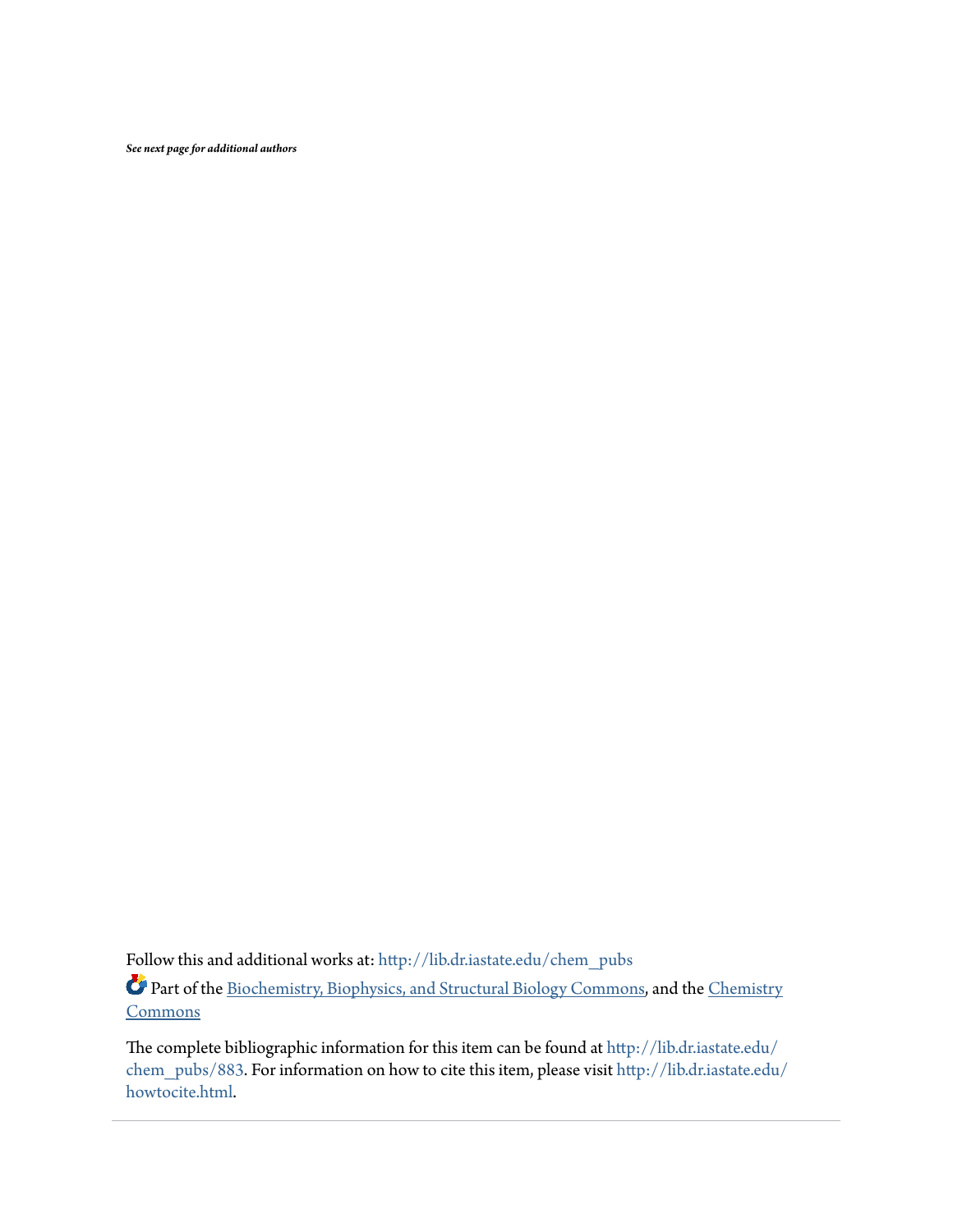# Solvation Dynamics in Protein Environments: Comparison of Fluorescence Upconversion Measurements of Coumarin 153 in Monomeric Hemeproteins with Molecular Dynamics Simulations

#### **Abstract**

The complexes of the fluorescence probe coumarin 153 with apomyoglobin and apoleghemoglobin are used as model systems to study solvation dynamics in proteins.Time-resolved Stokes shift experiments are compared with molecular dynamics simulations, and very good agreement is obtained. The solvation of the coumarin probe is very rapid with approximately 60% occurring within 300fs and is attributed to interactions with water (or possibly to the protein itself). Differences in the solvation relaxation (or correlation) function  $C(t)$  for the two proteins are attributed to differences in their hemepockets.

#### **Keywords**

Proteins, Emission spectra, Molecular dynamics, Fluorescence, Solvents

#### **Disciplines**

Biochemistry, Biophysics, and Structural Biology | Chemistry

#### **Comments**

The following article appeared in *Journal of Chemical Physics* 127 (2007): 055101, and may be found at doi:10.1063/1.2753495.

#### **Rights**

Copyright 2007 American Institute of Physics. This article may be downloaded for personal use only. Any other use requires prior permission of the author and the American Institute of Physics.

#### **Authors**

Mintu Halder, Prasun Mukherjee, Sayantan Bose, Mark S. Hargrove, Xueyu Song, and Jacob W. Petrich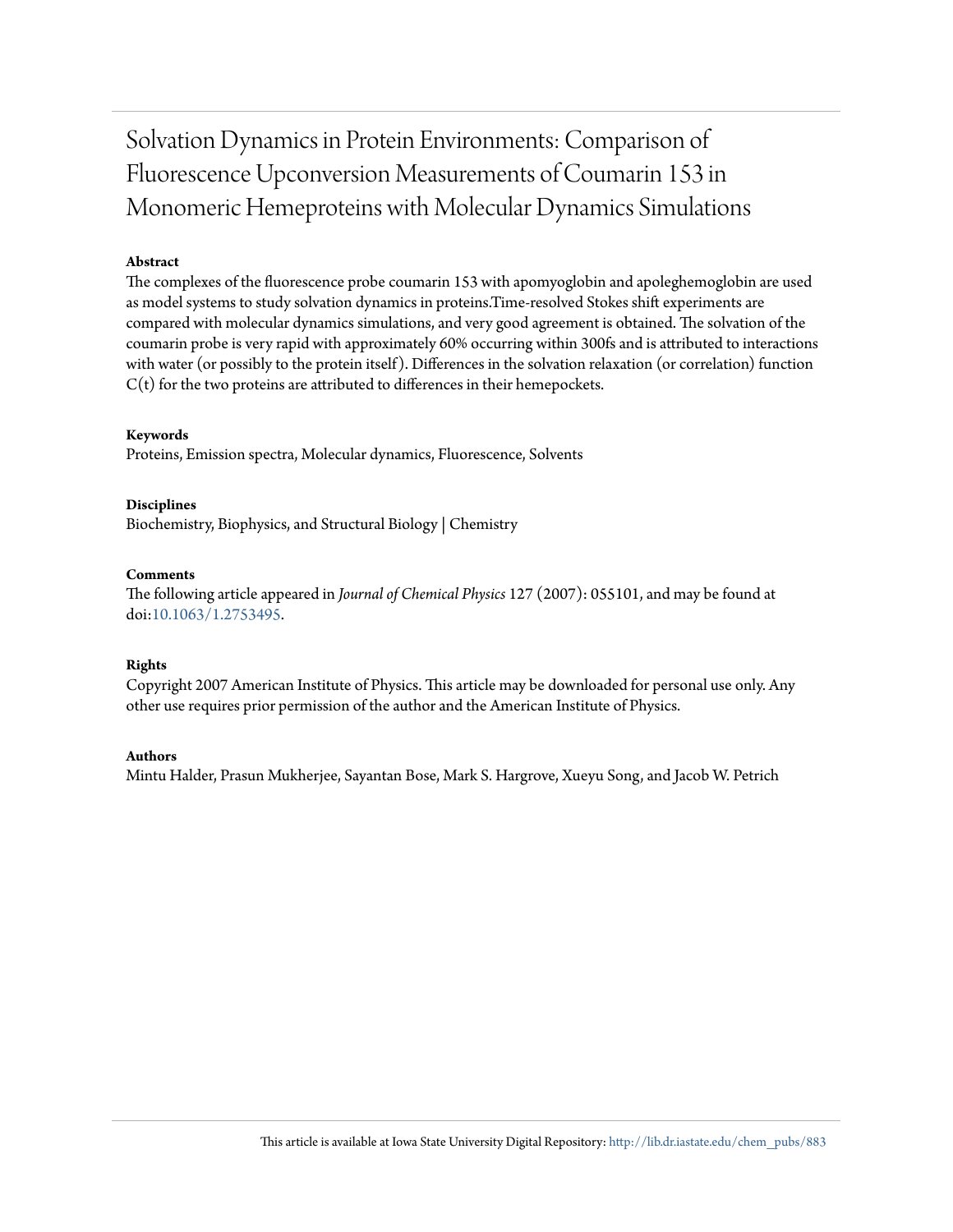



### **Solvation dynamics in protein environments: Comparison of fluorescence upconversion measurements of coumarin 153 in monomeric hemeproteins with molecular dynamics simulations**

Mintu Halder, Prasun Mukherjee, Sayantan Bose, Mark S. Hargrove, Xueyu Song, and Jacob W. Petrich

Citation: The Journal of Chemical Physics **127**, 055101 (2007); doi: 10.1063/1.2753495 View online: http://dx.doi.org/10.1063/1.2753495 View Table of Contents: http://scitation.aip.org/content/aip/journal/jcp/127/5?ver=pdfcov Published by the AIP Publishing

#### **Articles you may be interested in**

Solvation of Coumarin 480 within nano-confining environments: Structure and dynamics J. Chem. Phys. **140**, 034702 (2014); 10.1063/1.4861586

Polar solvation dynamics of coumarin 153 by ultrafast time-resolved fluorescence J. Chem. Phys. **131**, 244507 (2009); 10.1063/1.3276680

Temperature dependence of solvation dynamics and anisotropy decay in a protein: ANS in bovine serum albumin J. Chem. Phys. **124**, 124909 (2006); 10.1063/1.2178782

Photoinduced electron transfer from N , N -dimethylaniline to 7-amino Coumarins in protein-surfactant complex: Slowing down of electron transfer dynamics compared to micelles J. Chem. Phys. **124**, 074512 (2006); 10.1063/1.2170081

Solvation dynamics of coumarin 153 in dimethylsulfoxide–water mixtures: Molecular dynamics simulations J. Chem. Phys. **118**, 5955 (2003); 10.1063/1.1556296

# $\Delta$   $\vert P \vert$  APL Photonics

**APL Photonics** is pleased to announce Benjamin Eggleton as its Editor-in-Chief

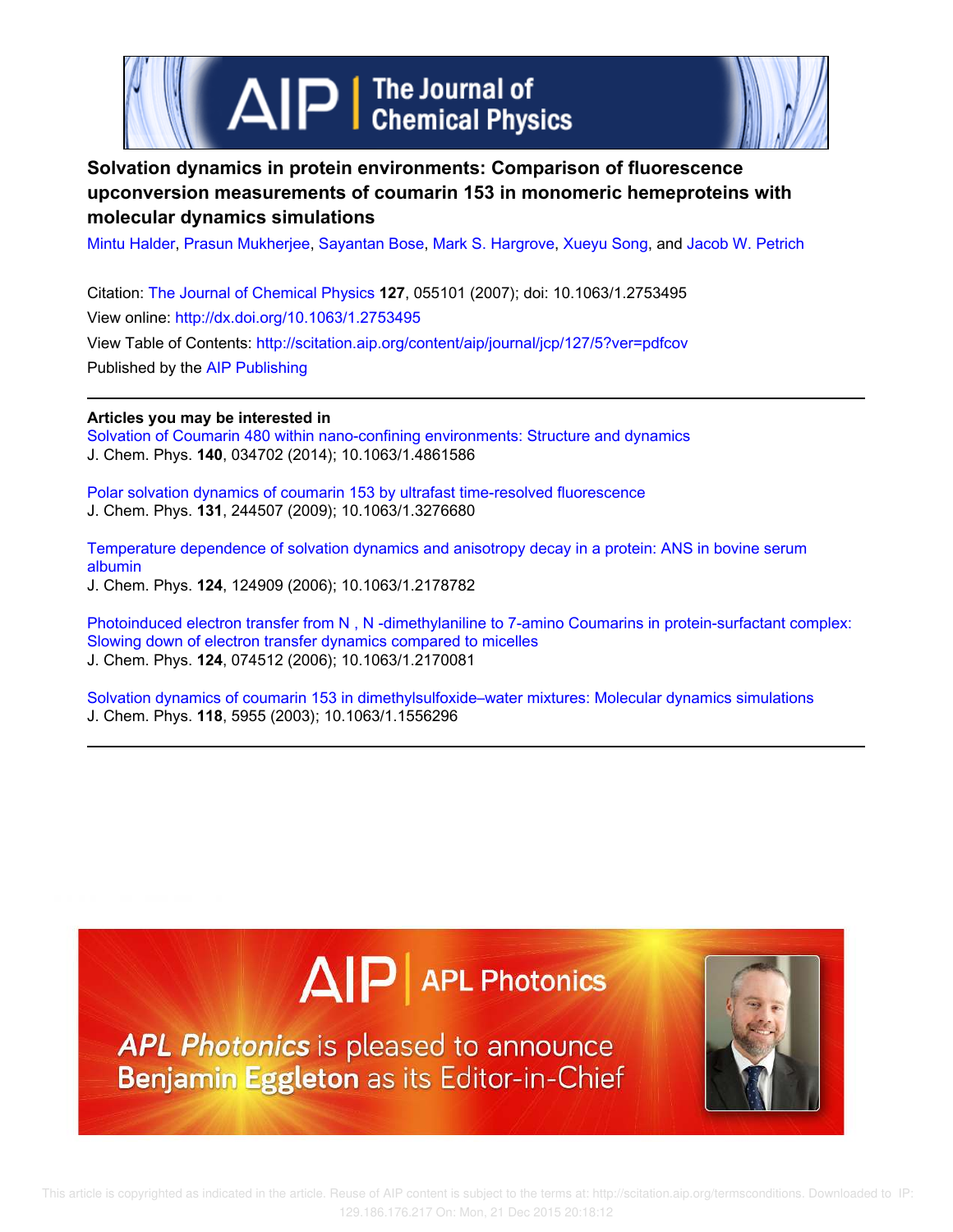## **Solvation dynamics in protein environments: Comparison of fluorescence upconversion measurements of coumarin 153 in monomeric hemeproteins with molecular dynamics simulations**

Mintu Halder, Prasun Mukherjee, and Sayantan Bose *Department of Chemistry, Iowa State University, Ames, Iowa 50011*

Mark S. Hargrove

*Department of Biochemistry, Biophysics, and Molecular Biology, Iowa State University, Ames, Iowa 50011*

Xueyu Song<sup>a)</sup> and Jacob W. Petrich<sup>a)</sup> *Department of Chemistry, Iowa State University, Ames, Iowa 50011*

Received 17 April 2007; accepted 6 June 2007; published online 2 August 2007-

The complexes of the fluorescence probe coumarin 153 with apomyoglobin and apoleghemoglobin are used as model systems to study solvation dynamics in proteins. Time-resolved Stokes shift experiments are compared with molecular dynamics simulations, and very good agreement is obtained. The solvation of the coumarin probe is very rapid with approximately 60% occurring within 300 fs and is attributed to interactions with water (or possibly to the protein itself). Differences in the solvation relaxation (or correlation) function  $C(t)$  for the two proteins are attributed to differences in their hemepockets. © *2007 American Institute of Physics*. [DOI: 10.1063/1.2753495]

#### **INTRODUCTION**

It has been well established by numerous experimental and theoretical studies that solvation dynamics in polar solvents can be described by the linear response theory. $1-4$  In general, the full frequency dependent dielectric function of the polar solvent (and, perhaps, even of ionic solvents<sup>5</sup>) gives a good description of the solvation dynamics from the ultrafast regime to that of diffusive relaxation. Some direct and successful comparisons between theory and experiments have been established.<sup>1,4-6</sup> Such success is achieved largely because the dielectric fluctuations of polar solvents can be described accurately by simple linear response models, such as the dielectric continuum model.<sup>7,8</sup> On the other hand, the structure and function of a protein are determined by a delicate balance of different interactions, mainly of noncovalent nature. Among these, the correct description of electrostatic interactions is critical in the understanding of protein properties. To date, much effort has been put to the investigation of their static role in the structure and function of a protein, and considerable progress has been made with this approach for the analysis of structural stability, molecular recognition and drug design, the efficiency of enzyme catalysis, and other properties.<sup>9</sup> For many elementary processes occurring in a protein its dynamical dielectric response is also important. A prime example is that electron and energy transfers in photosynthesis are modulated by the dielectric medium of a protein complex.<sup>7</sup> Studies of these dynamical responses have been a very active field, both theoretically and experimentally; $10-\frac{18}{18}$  but in spite of considerable efforts towards the

understanding of the dielectric relaxation processes in proteins, $2.19$  up to now a reliable estimate for the dielectric response function of proteins is still lacking.

For example, a range of experiments has been performed to study dielectric relaxation in proteins, but the results have been very disparate. Early studies suggested that slow relaxation, on the nanosecond time scale, exists in myoglobin, $\frac{10}{10}$  in contrast to polar solvents. This may not be unexpected owing to structural constraints, but the role of a protein's interior motions in its dielectric relaxation is presently unclear from various experimental studies.<sup>11,12,14</sup> Homoelle *et al.* have suggested that the dynamical fluctuations observed in phycobiliproteins involve the interior motions of the protein substantially.<sup>11</sup> Fraga and Loppnow<sup>20</sup> have shown that the resonance Raman spectra are affected by the different residue compositions of the blue copper proteins from different species. On the other hand, experimental and theoretical studies of lysozyme suggest that significant contributions of the observed dynamical fluctuations come from the surrounding water solvent and the water molecules attached on the protein surface.<sup>12</sup> As another example, Zewail and coworkers used tryptophan as a probe to study solvation dynamics in proteins $14-18,21$  and have reported slow relaxation from which they inferred the presence of "biological water." Water molecules in the immediate vicinity of a surface believed to have different properties from those of bulk water.<sup>2,22</sup> For example, they report that the dynamics are significantly slower for the surface tryptophan residues in Subtilisin Carlsberg<sup>16</sup> and in monellin<sup>17</sup> than for that of tryptophan in bulk water, and they argue that the slow relaxation arises from the water molecules constrained on the protein surface.<sup>14</sup> The changes in fluorescence emission maxima that

a) Authors to whom correspondence should be addressed.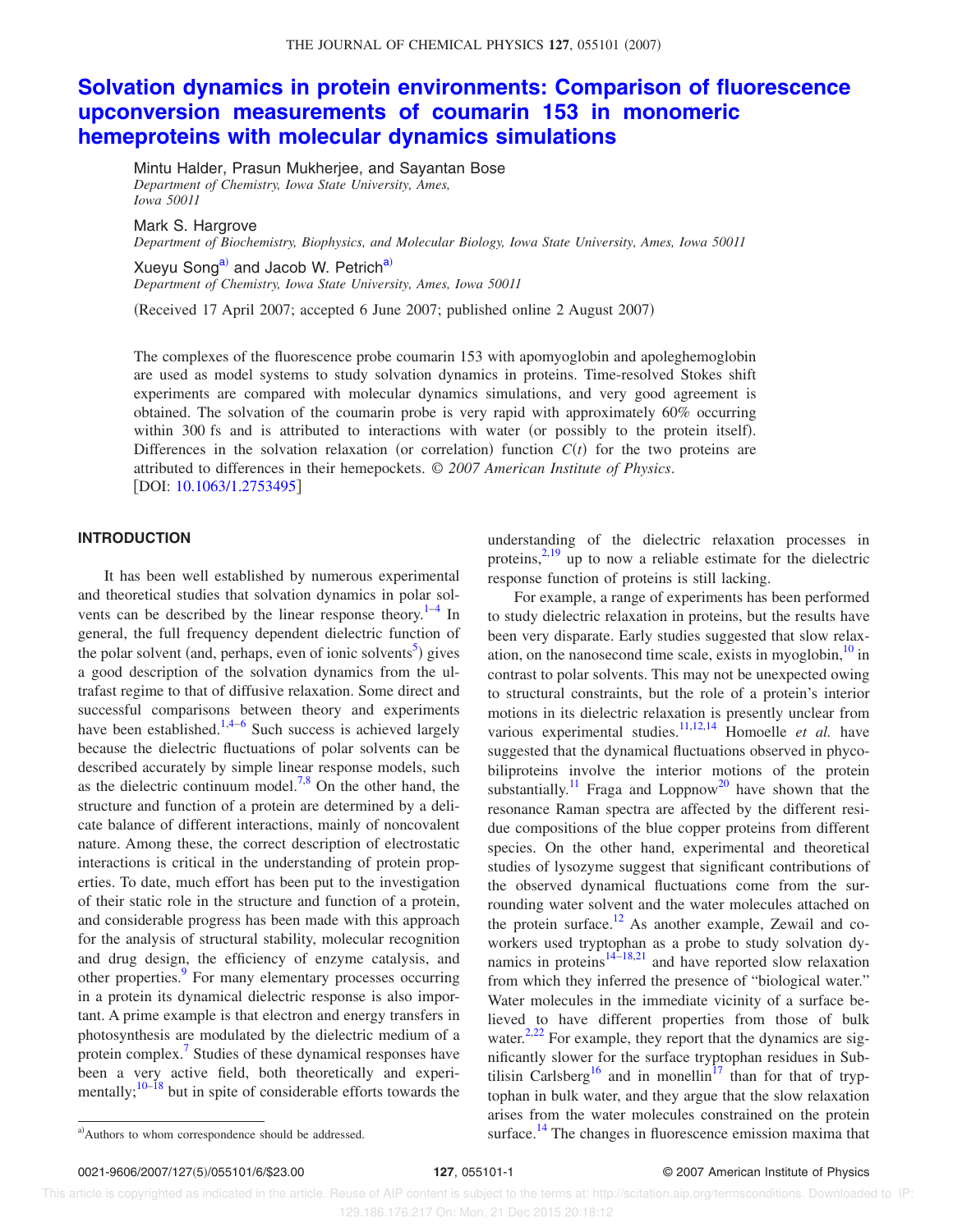



 $CH<sub>3</sub>$ 

they report for Subtilisin and monellin are, however, 1440 and 960 cm−1, respectively. Given this difference of 480 cm−1 for the two surface tryptophans, it would seem that there is also a considerable relaxation arising from the different amino acids neighboring them.

These differences in the interpretations of various experiments are in no small part due to the lack of a reliable dielectric response function for the studied proteins from either experiments or computer simulations. Studies of the solvation dynamics in proteins, nevertheless, offer the best means of investigating the dielectric response. In this work, we discuss the solvation dynamics of the complexes of coumarin 153 (C153) (Fig. 1) with the monomeric hemeproteins, apomyoglobin, and apoleghemoglobin, in water. There are four main considerations for the choice of this system.

First, coumarin 153 (C153) is a well characterized and used chromophore for solvation dynamics widely us<br>studies. $23,24$ 

Second, we have experimentally obtained a binding constant of  $\sim$ 6  $\mu$ M for coumarin 153 and apomyoglobin and have characterized the complex. $25,26$  In fact, one of our motivations for using coumarin to probe the hemepocket was the existence of a NMR structure of the dye ANS, a molecule similar to coumarin (Fig. 1), in the hemepocket of apomyoglobin.<sup>27</sup> Binding studies based upon a Job's plot analysis, circular dichroism, fluorescence depolarization, capillary electrophoresis, and molecular dynamics simulations indicate that coumarin indeed is in the hemepocket (Fig. 2). Furthermore, the coumarin's rotation in the hemepocket is very slow compared to the relaxation time scale of interest (see Fig. 2 of Ref.  $25$ ). Finally, for the H64Y/V68F double mutant of myoglobin the reorganization energy increases by 5 cm−1 and for the H64W mutant it decreases by 90 cm<sup>-1</sup>, on the other hand, a surface mutant D112N, has, within experimental error, the same reorganization energy as the wild type. This confirms the presence of coumarin in the hemepocket as opposed to the surface.

Third, while myoglobin and leghemoglobin share a common globin fold, they have differences in their hemepockets, $28$  the region to be probed by the coumarin. For



FIG. 2. (Color) A snapshot of equilibrated C153-apomyoglobin in water from 3 ns molecular dynamics simulations using CHARMM22 force field. The C153 is shown in a space-filling model, and two histidine residues in the hemepocket are also shown with stick and ball models. His93 is the proximal histidine belonging to the F helix and is also referred to as HisF8. His64 is the distal histidine, and also referred to as HisE7.

example, the F helix is oriented in such a way that in myoglobin HisF8 (His93) eclipses the pyrrole nitrogens of the porphyrin but in leghemoglobin it is staggered with respect to them. In the myoglobin proximal hemepocket, SerF7 facilitates a hydrogen bonding network that drives HisF8 into a conformation that destabilizes ligand affinity. The opposite is true in leghemoglobin, which lacks SerF7 and contains a proximal hemepocket that destabilizes ligand binding. The two proteins exhibit differences on the distal sides of their heme pockets as well. The leghemoglobin distal pocket is larger and more flexible than those of most other hemoglobins and contains a combination of HisE7 (His64) and TyrB10 not found naturally in any other hemoglobin.

Fourth, we can produce a broad range of mutant proteins in which one or several amino acids are strategically replaced, so as to test how specific substitutions can affect solvation dynamics.

#### **MATERIALS AND METHODS**

C153 was purchased from Exciton Inc. (Dayton, OH) and used without further purification. Horse heart myoglobin (Mb) was purchased from Sigma. Apoproteins were prepared using a method described elsewhere.<sup>29</sup> C153 has very low solubility in water. A stock solution of C153 was prepared by adding a microliter amount of a concentrated solution of C153 in methanol to water. That is, concentrated C153/ MeOH was added to water, keeping the organic content <0.3% (v/v) in the final solution. To prepare a  $5 \times 10^{-5}$  *M* solution of C153/water, 5 μl of 20×10<sup>-3</sup> *M* C153/MeOH solution was added to 2 ml of water. The resulting solution was sonicated. For fluorescence upconversion experiments a stock solution of C153/MeOH was added to 1.2 ml of  $\sim$ 1.2 $\times$ 10<sup>-3</sup> *M* apoprotein solution keeping the organic content  $\langle 3\% \, (\text{v/v}) \rangle$  in the final solution with 1:1 protein to C153 ratio. All samples were equilibrated for about 2 h before taking the steady state and time resolved measurements. For soybean leghemoglobin (Lba), ammonium sulfate was added to 30% saturation and centrifuged at 14 000 rpm for 10 min. The protein in the supernatant was then precipitated by slowly adding ammonium sulfate (to avoid local denatur-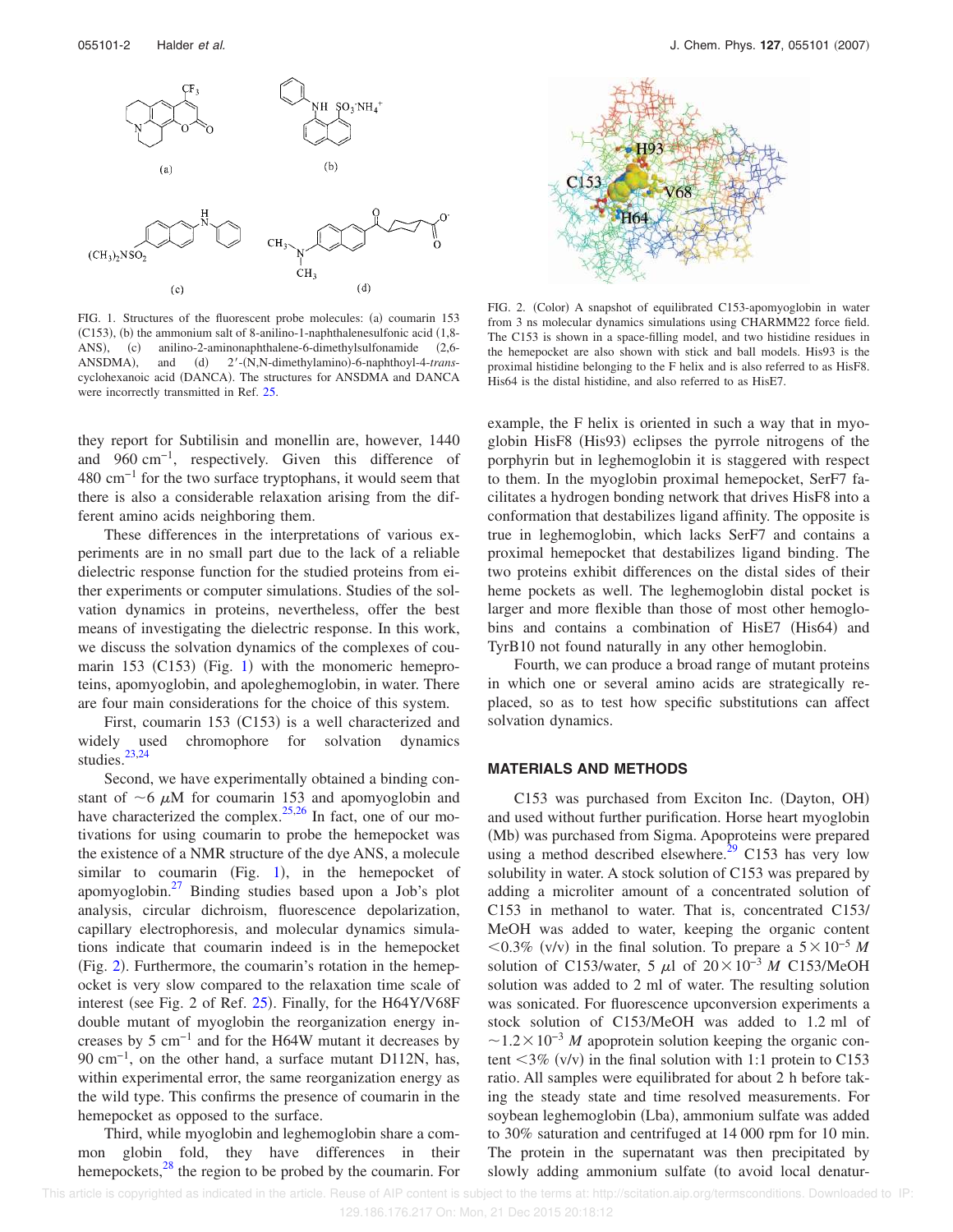ation) to 90% saturation followed by centrifugation at 14 000 rpm for 10 min. The pellets were resuspended in 20 mM tris buffer, *p*H of 8.0, and then loaded onto a phenyl sepharose (Sigma) column which was preequilibrated with 2 *M* ammonium sulfate in 20 mM tris buffer, *p*H of 8.0. The protein was eluted with 0.4 *M* ammonium sulfate. The eluted protein was dialyzed into 20 mM tris buffer, *p*H of 8.0. The dialyzed protein was loaded onto a DEAE (Phramacia column) and eluted with 75 mM NaCl in 20 mM tris buffer, pH of 8.0. The eluted protein was concentrated to  $\sim$ 1 mL and then it was run through a size exclusion column and washed with 10 mM phosphate buffer, *p*H of 7.0.

*Steady-state measurements*. Steady-state absorbance spectra were obtained on a Hewlett-Packard 8453 UV-visible spectrophotometer with 1 nm resolution. All samples were prepared in 10 mM phosphate buffer solution. The concentrations of apoproteins were determined spectrophotometrically using the extinction coefficient of 15.2 mM<sup>-1</sup> cm<sup>-1</sup> at 280 nm.<sup>25</sup> Steady-state fluorescence spectra were obtained on a Spex Fluoromax-2 with a 4 nm bandpass and corrected for lamp spectral intensity and detector response. For both fluorescence and absorption measurements, a 3 mm pathlength quartz cuvette was used. The adequacy of the correction factors and the calibration of our fluorometer were checked against the tabulations of Gardecki and Maroncelli.<sup>30</sup>

*Time-resolved measurements*. The apparatus for fluorescence upconversion measurements is described elsewhere.<sup>31</sup> The instrument response function had a full width at half maximum of 300 fs. A rotating sample cell was used. To construct the time-resolved spectra from upconversion measurements, a series of decays were collected typically from 480 to 560 nm at 10 nm intervals. Transients were fit to sums of exponentials, and time-dependent spectra were reconstructed from these fits by normalizing to the steady-state spectra,

$$
S(\lambda, t) = D(\lambda, t) \frac{S_0(\lambda)}{\int_0^\infty D(\lambda, t) dt},
$$
\n(1)

 $D(\lambda, t)$  is the wavelength-resolved fluorescence decay, and  $S_0(\lambda)$  is the steady-state emission intensity at a given wavelength. We have employed the traditional approach of fitting the time-resolved spectra to a log-normal function,  $23,31$  from which we extract the peak frequency  $v(t)$  as a function of time.

The solvation dynamics were described by the following normalized correlation function:

$$
C(t) = \frac{\nu(t) - \nu(\infty)}{\nu(\Upsilon + 0 \Upsilon) - \nu(\infty)},
$$
\n(2)

 $\nu("t=0")$  is the frequency at "zero time."<sup>5,32,33</sup>  $\nu(\infty)$  is (usually  $34$ ) the frequency at "infinite time," the maximum of the steady-state fluorescence spectrum.  $v(t)$  is determined by taking the maxima from the lognormal fits as the emission maximum. In most of the cases, however, the spectra are broad, so there is some uncertainty in the exact position of the emission maxima. Thus, we have considered the range of the raw data points in the neighborhood of the maximum to

estimate an error for the maximum obtained from the lognormal fit. Depending on the width of the spectrum (i.e., zerotime, steady-state, or time-resolved emission spectrum), we have determined the typical uncertainties as follows: zerotime  $\sim$  steady-state ( $\sim \pm 100 \text{ cm}^{-1}$ )  $\lt$  time-resolved emission  $(\sim \pm 200 \text{ cm}^{-1})$ . We use these uncertainties to compute error bars for the  $C(t)$ . Finally, in generating the  $C(t)$ , the first point was obtained from the zero-time spectrum. The second point was taken at the maximum of the instrument response function. The fractional solvation at 300 fs is given by  $f(t=300 \text{ fs}) = 1 - C(t=300 \text{ fs}).$ 

*Molecular dynamics simulations*. The starting configurations of horse heart myoglobin and leghemoglobin are from the protein DATA BANK (PDB id 1WLA and 1BIN) with TIP3P water models. To have a reasonable starting point for the C153-protein complex the heme is replaced by C153 and then energy minimization is used to obtain the starting configuration of the C153-protein complex. Standard constant pressure-temperature molecular dynamics was performed using the ORAC package<sup>35</sup> with the Amber force field.<sup>36</sup> In all simulations, short-range nonbonded interactions were calculated up to a 10 Å cutoff, whereas long-range electrostatic interactions were treated by the smooth particle mesh Ewald (SPME) method using a very fine grid, 128 points per axis, with periodic boundary conditions, and an Ewald convergence parameter of 0.43 Å<sup>-1</sup>. Three different Nosé-Hoover thermostats were coupled to the solute, solvent, and total center of mass. An external pressure of 0.1 MPa was applied all along the trajectory. A five time-step rRESPA (Ref.  $37$ ) algorithm with times of  $0.5-1.0-2.0-4.0-12.0$  fs was used with bond constraints on hydrogen covalent bonds handled by a Shake-Rattle-type algorithm. The final system was first equilibrated with velocity rescaling for 60 ps at 50 K and 80 ps at 300 K. Following this initial equilibration, we ran the system for one additional nanosecond at constant temperature  $(T=300 \text{ K})$  and pressure  $(P=0.1 \text{ MPa})$ . To achieve full relaxation, the simulation box was entirely flexible for the first 300 ps, whereas for the remainder of the run only isotropic changes of the box were allowed. $35$  Finally, the system was simulated for an additional 10 ns. As we have demonstrated in our previous work, $25$  an equilibrium configuration for C153 in the hemepocket of the protein can be found and experimental measurements seem to support our interpretation. Using the equilibrated configuration, additional 12 ns trajectories are generated and are used for the calculation of solvation correlations functions.

Using the charges of C153 in the ground and excited states,<sup>4</sup> the solvation correlation function can be obtained within the linear response theory $38$  as

$$
C(t) = \frac{\langle \delta \Delta E(t) \, \delta \Delta E(0) \rangle}{\langle \delta \Delta E(0) \, \delta \Delta E(0) \rangle},\tag{3}
$$

where  $\delta \Delta E(t) = \Delta E(t) - \langle \Delta E(t) \rangle$ , and  $\Delta E(t)$  is the interaction energy difference between C153 in its excited state and ground state with surrounding protein and water molecules at time *t*. The symbol  $\langle \cdots \rangle$  denotes the ensemble average in the simulation.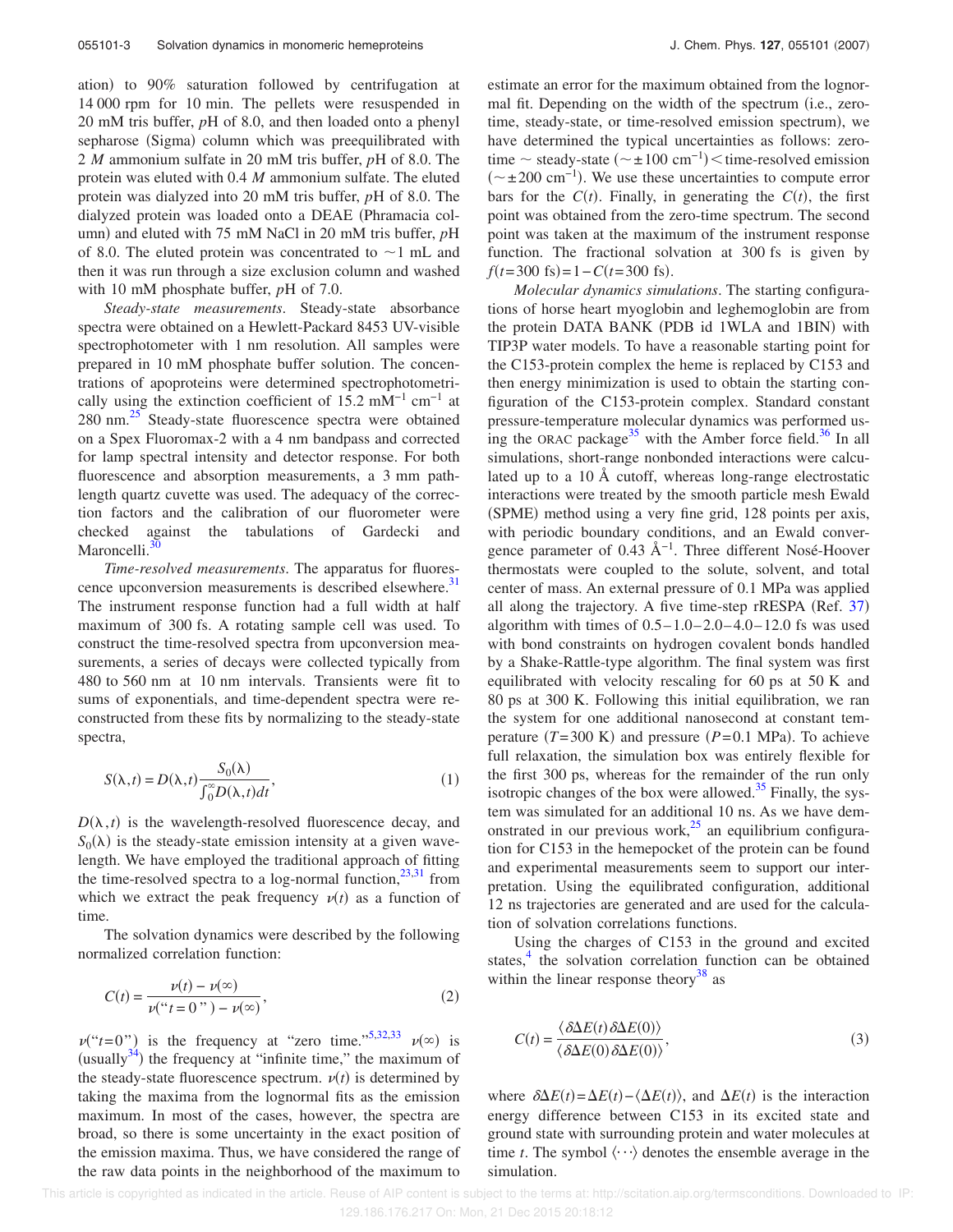

FIG. 3. Fluorescence upconversion traces obtained for C153 in apoMb at the indicated wavelengths. The maximum intensity of the traces are relative to the most intense, i.e., that at 540 nm. The decays used to construct the time-resolved emission spectra were typically collected over a range of wavelengths from 480 to 560 nm at 10 nm intervals; a total of eight or nine decays was used to generate the time-resolved emission spectra, from which the  $C(t)$  were calculated.

#### **RESULTS**

Representative wavelength resolved traces obtained on an  $\sim$ 10 ps time scale by means of fluorescence upconversion are shown in Fig. 3. Figure 4 provides the time-resolved emission spectra at 300 fs and 10.3 ps along with the steadystate and zero-time spectra. Figure 5 presents the solvation correlation functions  $C(t)$ . The  $C(t)$  obtained from molecular dynamics simulations are also compared with the experimental data in Fig. 5. Relevant fitting parameters are summarized in Table I. The salient results are

 $(1)$ Almost 60% of the solvation is complete in both



FIG. 4. Normalized time resolved emission spectra for C153 in (a) apoMb and (b) apoLba at 300 fs and 10.3 ps. Corresponding steady-state and "zerotime" spectra are included. Almost 60% of the solvation is complete in both systems within the time resolution of our instrument (300 fs).



FIG. 5. Comparison of  $C(t)$  for C153 in apoMb and apoLba obtained from fluorescence upconversion experiments with those obtained from molecular dynamics simulations. In both proteins, the initial fast component occurs within the time resolution of our instrument.

apoMb and apoLba within the time resolution of our instrument (300 fs).

- $(2)$  The initial faster solvation is followed by a slower response, which is slower in apoLba than in apoMb by about a factor of  $4$  (Table I).
- $(3)$ There is excellent agreement between the  $C(t)$  from fluorescence upconversion experiments and those obtained from molecular dynamics simulations.

#### **DISCUSSION**

The rapidity of the solvation in both the proteins studied here suggests that water is playing a dominant role, which is consistent with the report by Jordanides *et al.*<sup>12</sup> that solvation in the lysozyme/eosin system is dominated by water. (Solvation in bulk water is characterized largely by an  $\sim$  30 fs component and is complete in  $\sim$ 15 ps.<sup>6,39</sup>) The remainder of the solvation can be attributed to motions of the protein matrix or coupled protein-water $40$  motions. The protein's contribution to solvation should not be neglected. For example, Nilsson and Halle have simulated the Stokes shift in the protein monellin<sup>41</sup> and have discussed how to separate the relative contributions of protein and water. They found a significant protein component, at least 25%. Li *et al.*<sup>40</sup> found that the relative protein and water contributions can vary substantially with the conformational substate of myoglobin: Sometimes the protein contribution can even be larger than water. Both Nilsson and Halle<sup>41</sup> and Li *et al.*<sup>40</sup> found that the protein contribution also has an ultrafast component. Li *et al.* also found that, in disagreement with the "biological water" picture, protein motion (or protein-water motion) was essential for the slow  $(\sim 50-100 \text{ ps})$  time-scale Stokes shifts. This feature was independent of the dynamics apparent from the protein and water Stokes shift contributions.

Our results are, however, at odds with those of previous attempts to exploit the myoglobin system to study the solvation response of proteins. These studies $10$  used the fluorescent probes, 2,6-ANSDMA, and DANCA (Fig. 1). The former probe molecule afforded a single exponential response of 9.1 ns; the latter is a more complicated response with both shorter and longer response times. The discrepancy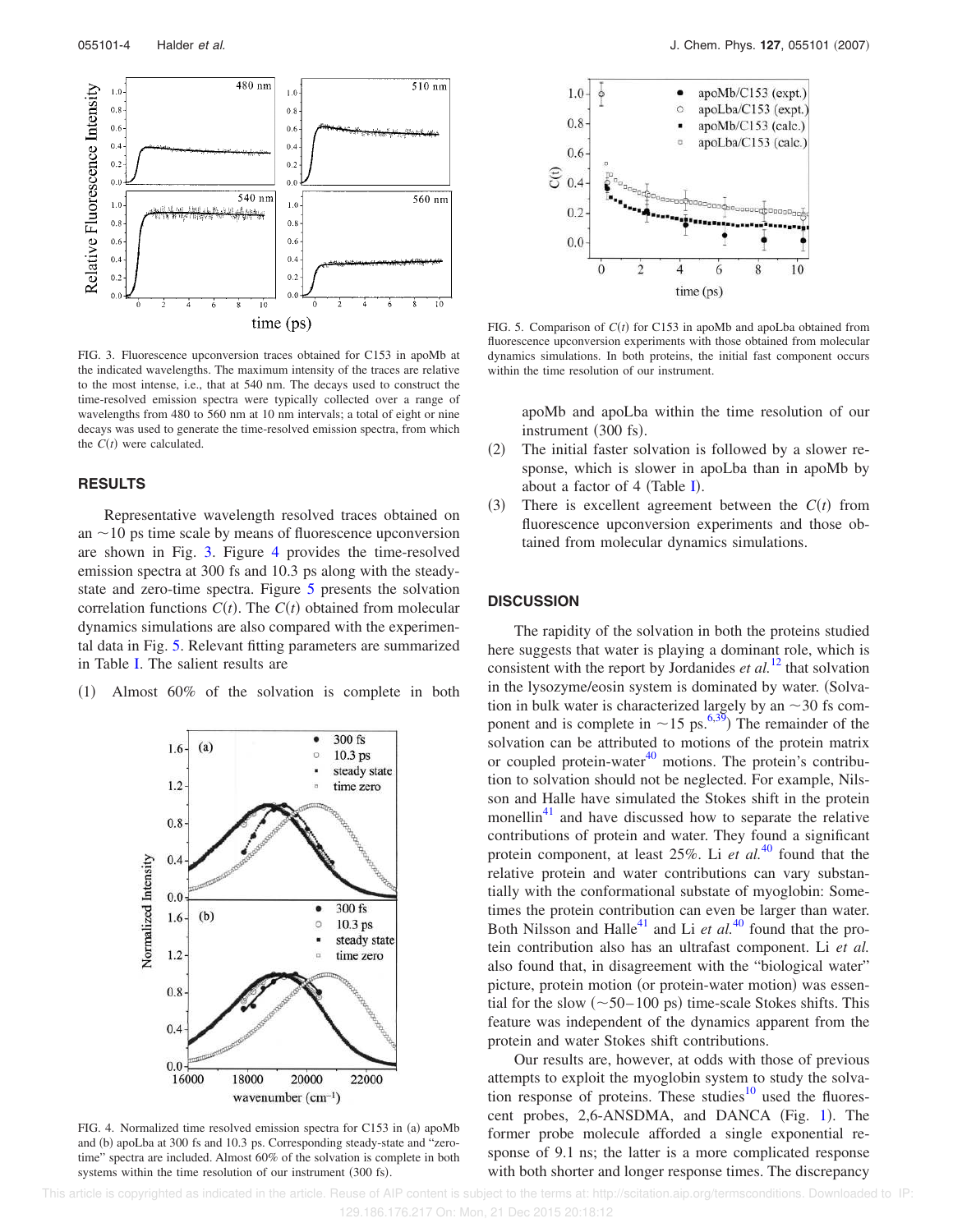TABLE I. Solvation of C153 in two hemeproteins (20 °C). Unless otherwise indicated, the parameter refers to that experimentally obtained. The time constants are in picoseconds and the frequencies and reorganization energies are given in wave numbers.

| System | $1300$ fs | a <sub>1</sub> |           | $\tau_{\gamma}$ | <sub>c</sub> calc<br>$\mathfrak{a}_1$ | calcے | $\tau_{\gamma}^{\text{calc}}$ | $\langle \tau \rangle$ | $\langle \tau \rangle^{\text{calc}}$ | $\nu$ <sup>("<math>0</math>")<sup>b</sup></sup> | $\Lambda$ <sup>("<math>0</math>")<sup>c</sup></sup> | $\lambda(\infty)^c$ |
|--------|-----------|----------------|-----------|-----------------|---------------------------------------|-------|-------------------------------|------------------------|--------------------------------------|-------------------------------------------------|-----------------------------------------------------|---------------------|
| apoMb  | 0.64      | 0.59           | 0.02      | 3.4             | 0.73                                  | 0.14  | 9.3                           | 1.4                    | 2.6                                  | 20 260                                          | 1850                                                | 2450                |
| apoLba | 0.59      | 0.60           | $_{0.09}$ | 13              | 0.60                                  | 0.19  | 13                            | 5.3                    | 5.3                                  | 20 660                                          | 1840                                                | 2590                |

<sup>a</sup>The solvation relaxation function  $C(t)$  are in both cases fit to a sum of two decaying exponentials  $C(t) = a_1 \exp(-t/\tau_1) + a_2 \exp(-t/\tau_2)$ , where  $a_1 + a_2 = 1$ .  $C(t)$ is fit from its value at unity, i.e., starting at " $t=0$ "; consequently the early part of its decay is determined by only two points. The  $\tau_1$  we report are thus upper limits for the early portion of the relaxation. The average solvation time was calculated according to equation:  $\langle \tau \rangle = \sum_i a_i \tau_i$ .

 ${}^{b}$ For apoMb/C153,  $v$ ("0") –  $v$ ( $\infty$ ) = 1530 cm<sup>-1</sup>; for apoLba/C153,  $v$ ("0") –  $v$ ( $\infty$ ) = 1600 cm<sup>-1</sup>. The "zero-time" spectra were calculated according to the method described elsewhere (Refs. 5, 32, and 33). We use the zero-time *spectrum* in our analysis (Fig. 4) and not any approximation for obtaining its maximum. We use hexane as the nonpolar solvent for the zero-time calculation.

<sup>c</sup>The reorganization energy, discussed elsewhere, (Refs. 12, 31, and 33) at "*t*=0" and at steady state.

between the results for these two probe molecules as well as the predominance of the long-lived response time caused us to search for other probes. We consequently opted for coumarin 153, which not only has been studied in a very wide range of solvents and in the gas phase, but whose excitedstate solvation has been demonstrated not to involve any contributions other than those from  $S_1$ .<sup>23,24</sup>

Our results are also at odds with those of other studies,<sup>16,18</sup> from which it is suggested that aqueous solvation in proteins is much slower than that in bulk water. This slow solvation is attributed to biological water: $2,22$  In restricted environments, water is proposed to solvate on a much slower time scale, tens to hundreds of picoseconds, as opposed to  $\sim$ 1 ps.<sup>2</sup> We note, however, that an accurate determination of  $C(t)$  depends upon appropriate values for  $\nu(0)$  and  $\nu(\infty)$ . The latter is usually given by the equilibrium spectrum. This is not, however, true in the case of very slowly relaxing solvents, as have been demonstrated in the case of certain ionic liquids: $34$  For example, here the emission spectrum at  $\sim$  three times the fluorescence lifetime of the probe is *redshifted* to that of the equilibrium spectrum. The appropriate value for  $v(0)$  is not obtained from the emission spectrum obtained immediately upon optical excitation with infinite time resolution, even if such an experiment were possible, but that arising from the spectrum of a vibrationally relaxed excited state that has been fully solvated by its internal motions but that has not yet responded to the surrounding solvent. Fee and Maroncelli<sup>32</sup> have described a robust, model independent and simple procedure for generating this zerotime *spectrum*  $[\nu("0")]$ ; and we have checked its validity using a different method for estimating the zero-time reorganization energy.<sup>33</sup> Finally, Li *et al.*<sup>40</sup> have compared experiments and simulations for protein solvation and noted a significant discrepancy between theory and experiment: Namely, a very rapid early relaxation is obtained in the simulations but is absent in the experiments. We suggest, based on our results and others to which we refer, that these authors are, in fact, simulating the solvation appropriately and are, rather, missing the rapid dynamics in their experiment and its analysis.

#### **CONCLUSIONS**

The results presented here attest to the utility of coumarin 153 as a probe of protein dynamics, as we have suggested in earlier work. $25,26$  Since the late 1980s, coumarin

153 has proved to be the most useful and reliable probe of solvation dynamics, has been exhaustively studied, and has successfully withstood numerous challenges to this title. $^{23,24}$ Its priority in this arena can be attributed to its large Stokes shift [crucial for acquiring an accurate estimate of  $C(t)$ ], relative rigidity, nonreactivity in the excited state, and that its spectral features arise from only one electronic state. The solvation relaxation functions  $C(t)$  obtained from complexes of coumarin 153 with apomyoglobin and apoleghemoglobin by means of fluorescence upconversion experiments and molecular dynamics simulations are in excellent agreement. The solvation of the coumarin probe is very rapid with approximately 60% occurring within 300 fs and is attributed to interactions with water and possibly the protein. The hemepockets of myoglobin and leghemoglobin differ considerably<sup>28</sup> as we note in the Introduction, and this manifests itself in both the experimental results and the molecular dynamics simulations.

The literature concerning protein dielectric relaxation contains conflicting reports and conclusions. Our results are in good agreement with those obtained by Jordanides *et al.*,<sup>12</sup> who found that the initial solvation dynamics of the lysozyme/eosin complex are identical to those of eosin in bulk water. Our results are, however, rather different from those obtained in other studies. Notably, the dynamics we observe are much more rapid than those reported in other works involving monomeric hemeproteins.<sup>10</sup> We suggest that the probes used, ANSDMA and DANCA (Fig. 2), are not ideal probes of solvation. They are much more flexible than coumarin, and they are likely to undergo excited-state charge transfer reactions, which could seriously complicate the interpretation of solvation dynamics. This class of chromospheres is notable for its dual emission from locally excited and charge-transfer states.<sup>42</sup>

We suggest that owing to their methods of analyzing the Stokes shift data other workers have exaggerated the amount of the slowly relaxing component of solvation that they attribute to "biological water." $\frac{1}{2}$ , 2,16,18,22 While it is possible that water molecules may be tightly bound to the protein surface and in this way contribute to slower solvation events, we propose that there is no cogent evidence for excluding the ultrafast solvation from bulk water.

Finally, we stress the importance of accurately obtaining the "zero-time" spectrum. Its knowledge is fundamental to an accurate construction of the solvation relaxation function.